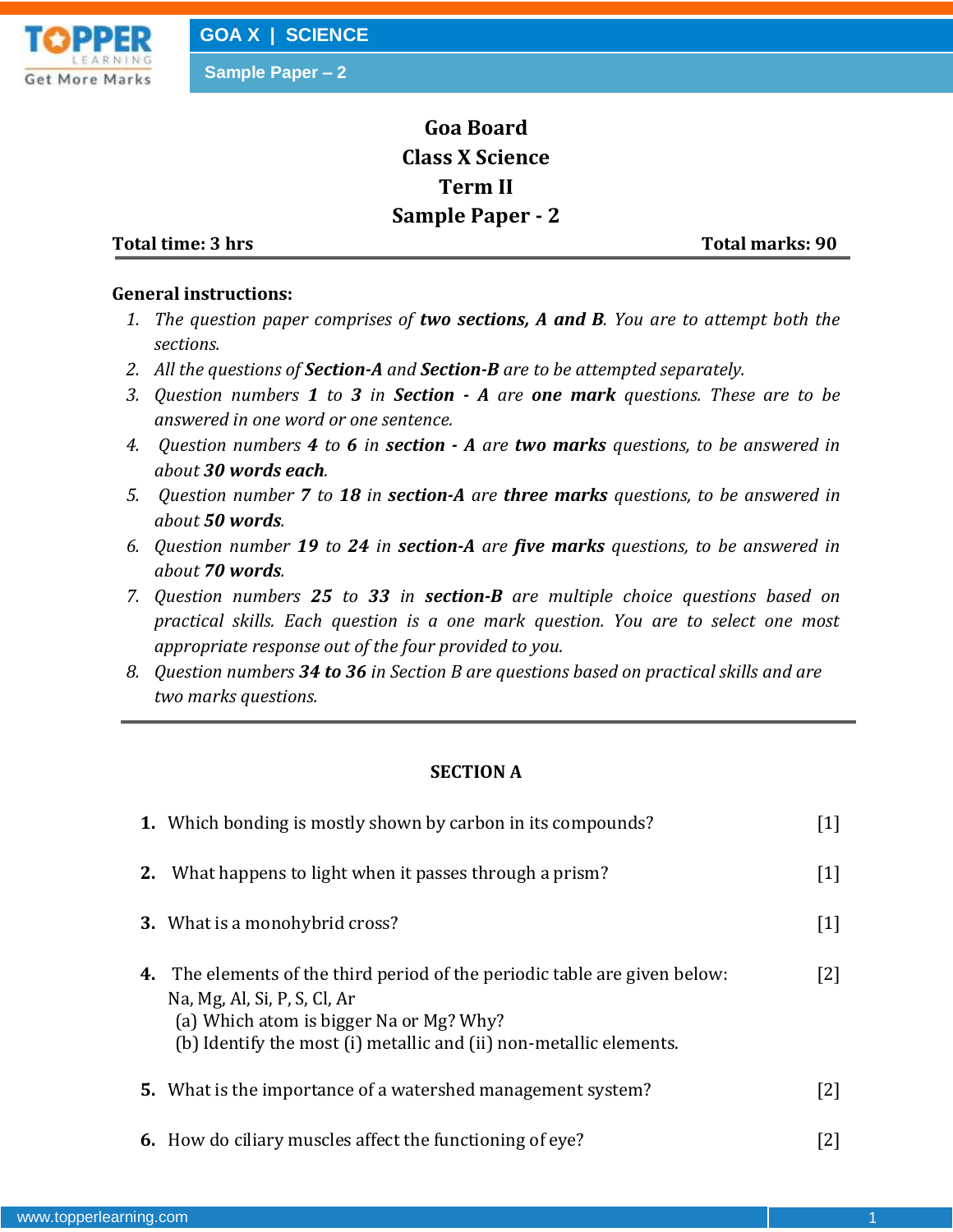

**GOA X | SCIENCE**

**Sample Paper – 2**

- **7.** What do you mean by ozone depletion? Also, mention the cause of ozone depletion briefly. [3]
- **8.** Briefly describe who all constitute the category stakeholders and why all of them are dependent on trees? [3]

### **9.**

- (a) How does chemical reactivity of metals and non-metals vary on going down in a group?
- (b) Is it possible to have an element having atomic number 1.5 placed between hydrogen and helium?
- (c) Amongst lithium and potassium, which is larger in size and why? [3]
- **10.** Dentists use concave mirrors to view teeth inside a patient's mouth. Why? Represent using a ray diagram. Why not a convex mirror is used? [3]
- **11.**An object 2 cm high is placed at a distance of 16 cm from the mirror that produces a real image 3 cm high.
	- i. Find the position of the image
	- ii. What is the focal length of the mirror? [3]
- **12.**Sania and Shreya are best friends and study in grade 4; recently, Sania has been facing difficulty in reading the black-board text from the last desk. Shreya is a little uncomfortable and wonders why sania avoids sitting on the last desk. On observation, she found that sania often carries junk food in her lunch. Shreya has started sharing her lunch - full of green vegetables and fruits with her. Sania is now better and has also started taking a 'balanced diet'. [3]
	- i. Name the eye defect Sania is suffering from?
	- ii. What are the two possible causes of her eye defect?
	- iii. What values are shown by Shreya and Sania?

## **13.**

(a) Why does white light undergo dispersion? (b) What is the range of wavelength of visible light? [3]

## **14.**

- (a) Why physical properties and chemical properties of an element are periodic functions of their atomic numbers?
- (b) How does Modern Periodic Law justify one position for isotopes? [3]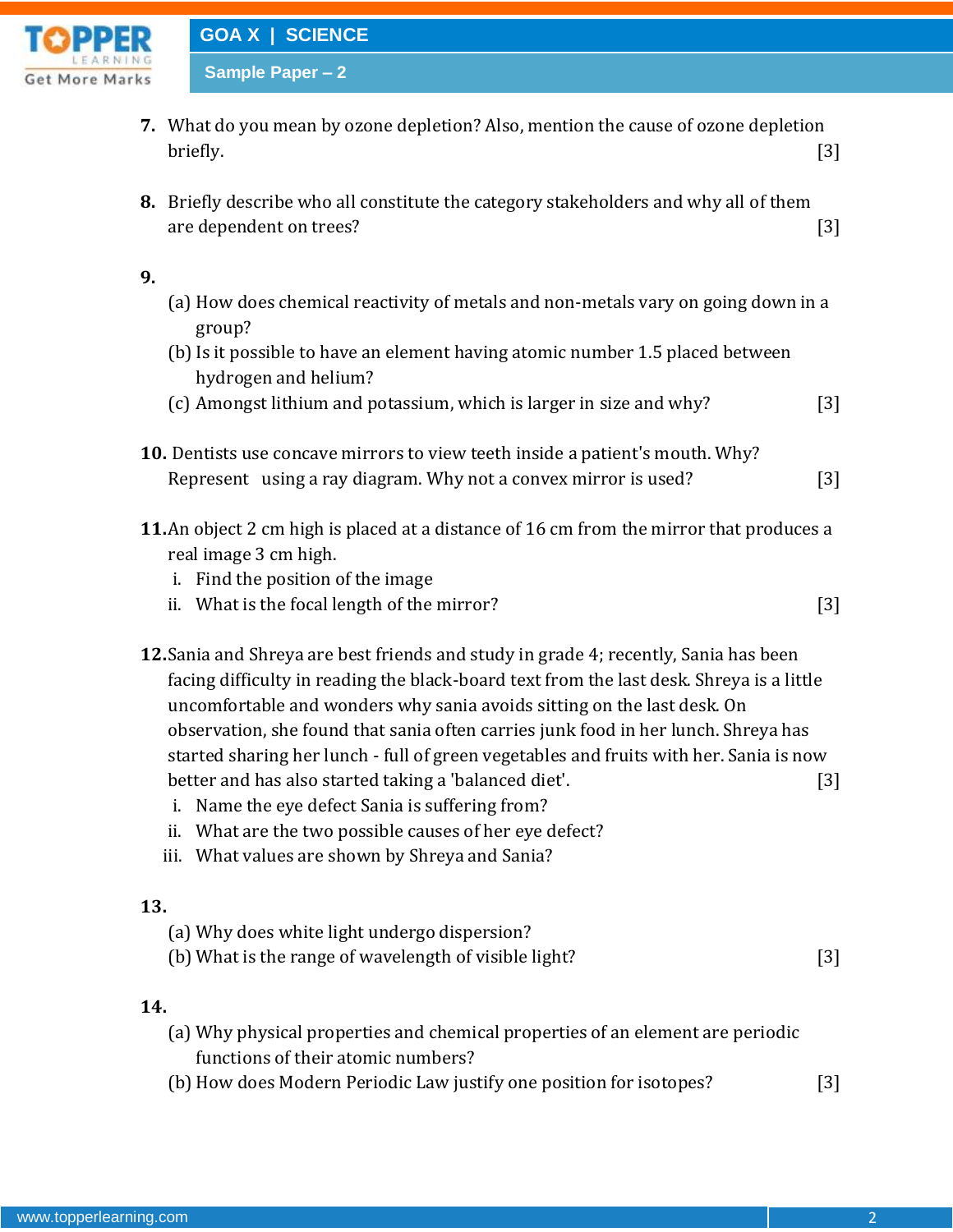

## **15.**

(a) Write the structures of the following compounds. [3]

- i. Formic acid
- ii. 2-pentanone
- iii. Heptanal

## (b) Give IUPAC name the following compounds?

(c)



- **16.** [3] (a) Why are testes placed outside the abdominal cavity in scrotum?
	- (b) What is the aim of the mechanical barrier method of contraception? Give an example of this contraceptive.

## **17.** [3]

(a) In a cross between a white flowered plant and a pink flowered plant, the  $F_1$ generation was found to be pink. On this basis, which are the dominant and the recessive traits?

What is the ratio of the plants in  $F_2$  generation?

(b) How can it be said that birds are closely related to reptiles?

## **18.** [3]

- (a) Why Mendel chose a pea plant for his experiments? Mention any two reasons.
- (b) Will experiences of a person during his life time be passed to the next generation?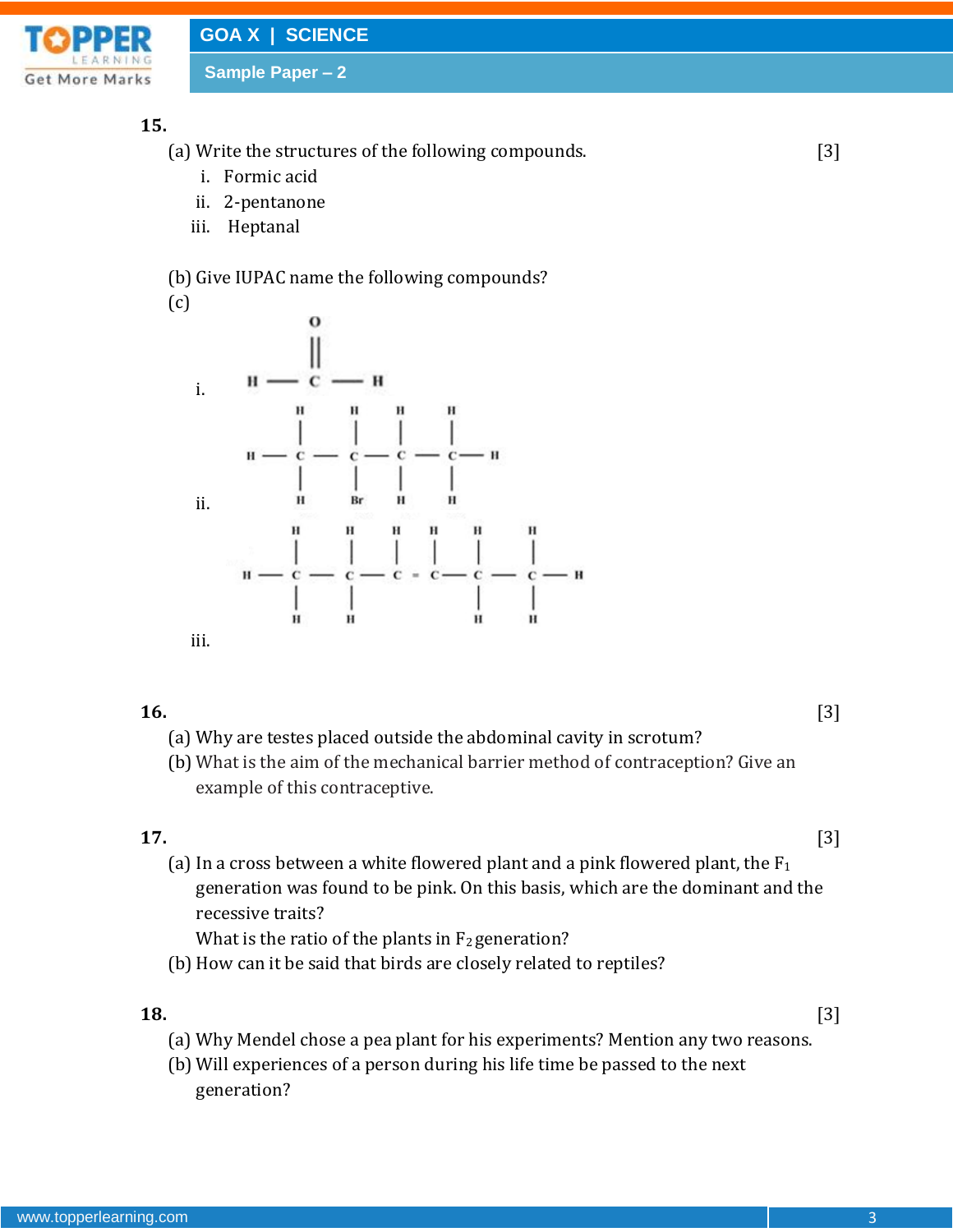

**19.** [5]

- (a) What is meant by the terms:
	- i. Haploid
	- ii. Diploid
- (b) How are chromosomes, DNA and genes related to each other?
- (c) How individuals with a particular trait may increase in a population by genetic drift?

**20.** [5]

- (a) Draw a well labelled diagram of the female reproductive system.
- (b) Mention any two functions of the human ovary.

## **21.**

- (a) Why in a molecule of nitrogen, two atoms are joined by a triple bond? [5]
- (b) Give three points to distinguish between saturated and unsaturated hydrocarbons.

## **22.**

- (a) How are image distance, object distance and focal length of a lens related to each other? Why the focal length of convex lens is considered positive and that of a concave lens is considered negative?
- (b) An object is placed at a distance of 20 cm from a convex lens of radius of curvature of 20 cm. Find the nature, position and size of the image. [5]

### **23.**

- (a) With the help of a ray diagram, show that concave lens is a diverging lens?
- (b) Represent using a ray diagram, how the defect of hypermetropia can be corrected.
- (c) What does negative magnification mean? [5]

## **24.**

- (a) With the help of an example, explain how "Genes control characteristics or traits".
- (b) Give two examples where environmental factors govern sex determination.

[5]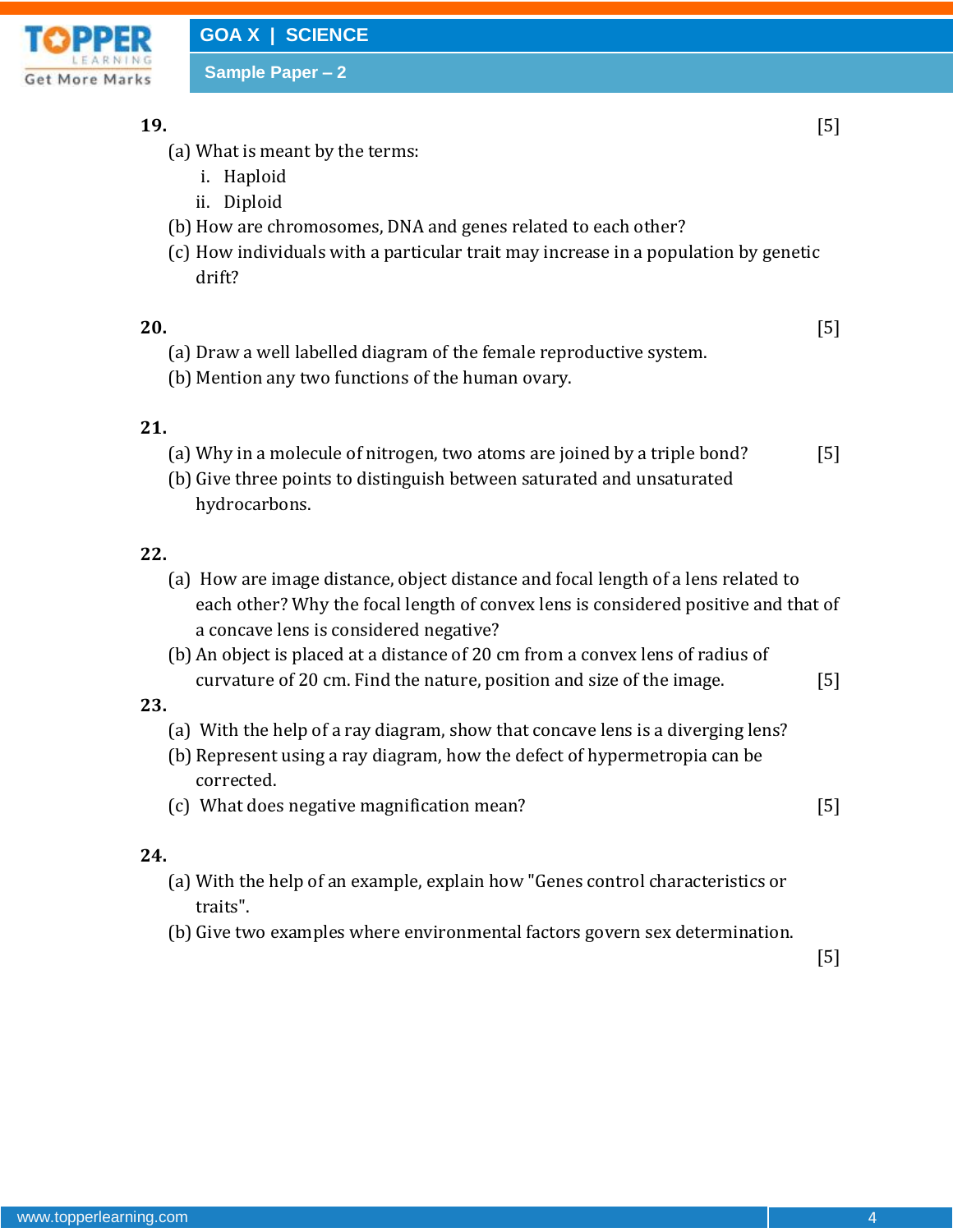

## **SECTION B**

**25.** Three students measured the focal length of a convex lens using parallel rays from a distant object. All of them measured the distance between the lens and the inverted image on screen. While shifting the lens slowly towards the object, student A saw a sharp image on the screen and labeled the distance as  $f_1$ , student B saw a slightly larger blurred image on the screen and labeled the distance as  $f_2$ , student  $C$ saw a still larger blurred image on the screen and labeled the distance as f<sub>3</sub>. The relation likely to be is: [1]

(a)  $f_1 = f_2 = f_3$ (b)  $f_1 < f_2$  and  $f_3$ (c)  $f_3 > f_2 > f_1$ (d)  $f_1 < f_2$  and  $f_1 = f_3$ 

- **26.** Three students X, Y and Z are finding the focal length of the given concave mirror by obtaining the image of the object selected by them. X obtains the image of the grill of the nearest window of the lab. Y obtains the image of a white painted building near the lab and Z obtains a point size image of the sun. The most correct value of the focal length is obtained by: [1]
	- (a) X
	- (b) Y
	- (c) Z
	- (d) X and Y both
- **27.**Acetic acid reacts with zinc in all the test tubes. A pop sound is heard when a burning match stick is brought near the test tubes. Which test tube will produce this pop sound? [1]

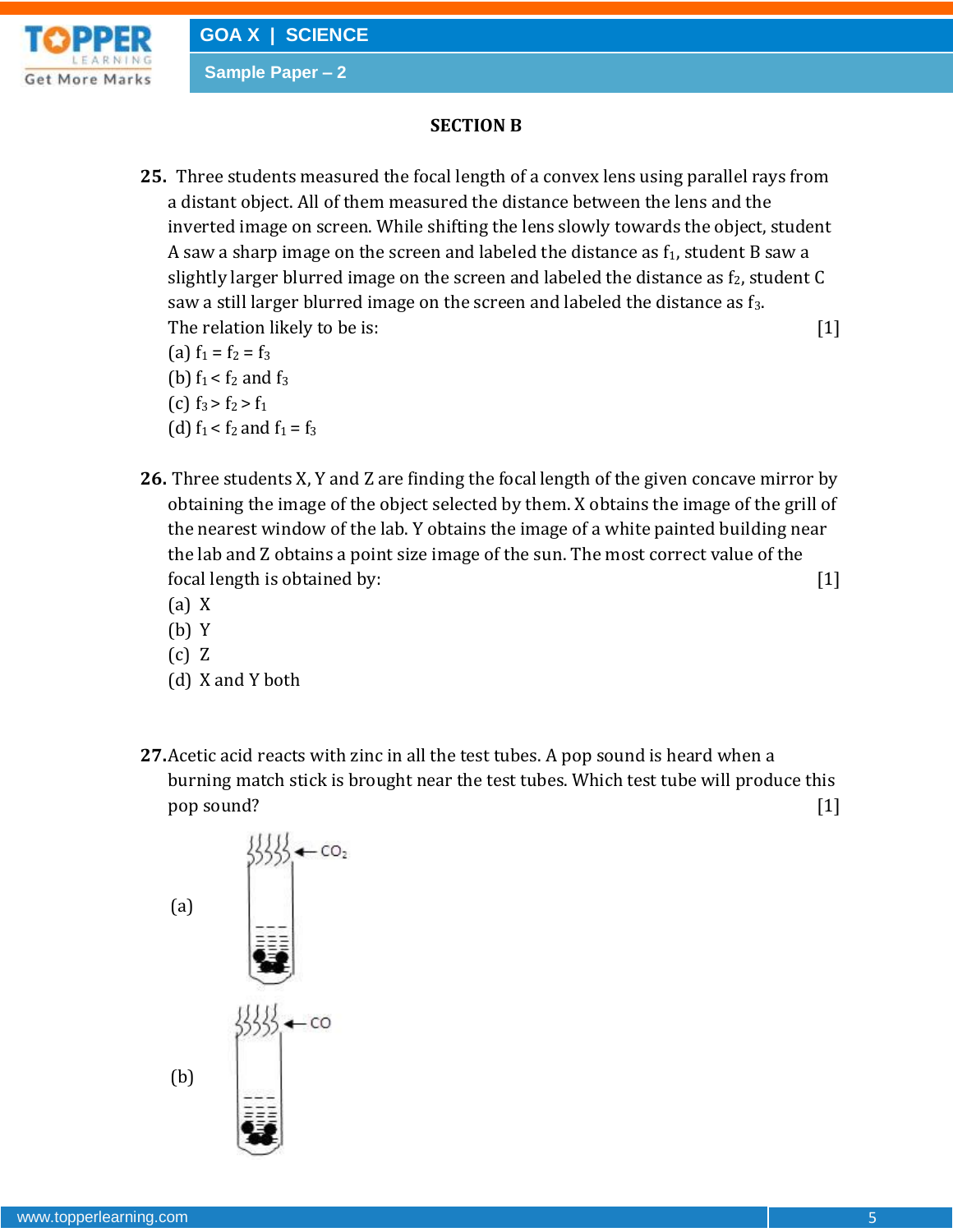



**28.** Fragmentation is common in [1]

- (a) Planaria
- (b) Hydra
- (c) Spirogyra
- (d) Rose
- **29.**5 gm of raisins were placed in distilled water for 24 hours. The weight of soaked raisins, after 24 hours, was found to be 7 gm. The correct percentage of water absorbed by the raisins is [1]
	- (a) 20%
	- (b) 25%
	- (c) 40%
	- (d) 45%

**30.** Unsaturated carbon compounds on combustion give [1]

- (a) Yellow sooty flame
- (b) Intense white flame
- (c) Green flame
- (d) Clean blue flame
- **31.**Aldehydes and ketones have [1]
	- (a) Carbonyl group
	- (b) Nitro group
	- (c) Amide group
	- (d) Hydroxyl group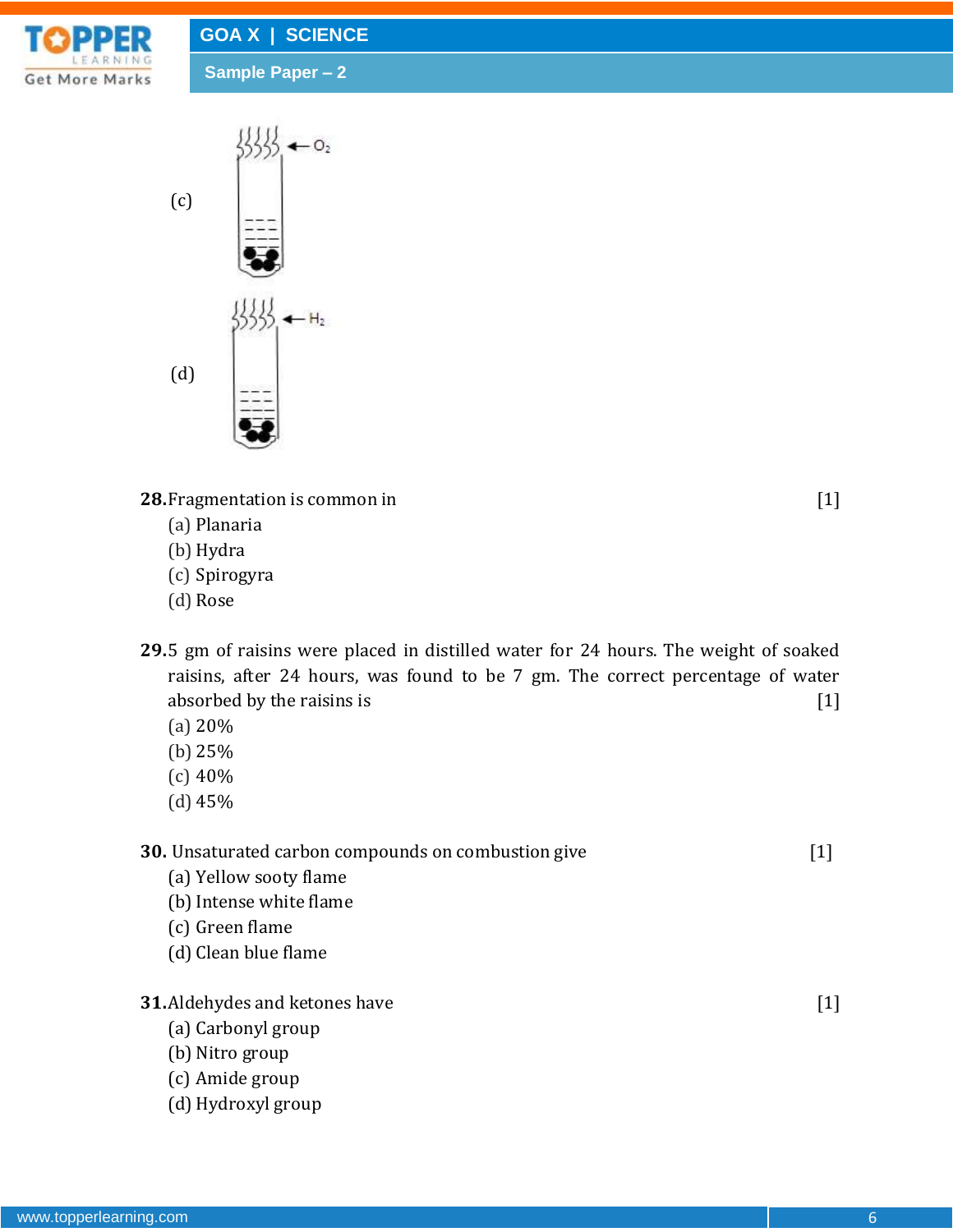

**32.**When ethanol is heated at 443 K with excess concentrated sulphuric acid, it gives[1]

- (a) Ethanoic acid
- (b) Ethyl ethanoate
- (c) Ethene
- (d) Methanoic acid

**33.**A student sowed two pieces of potato (A) with eye, (B) without eye. In which case, the plant will grow [1]

- (a) A
- (b) B
- (c) Both
- (d) None
- **34.**While performing the experiment to trace the path of a ray of light passing through a glass prism, four students marked the incident ray and the emergent ray in their diagrams in the manner shown below. [2]